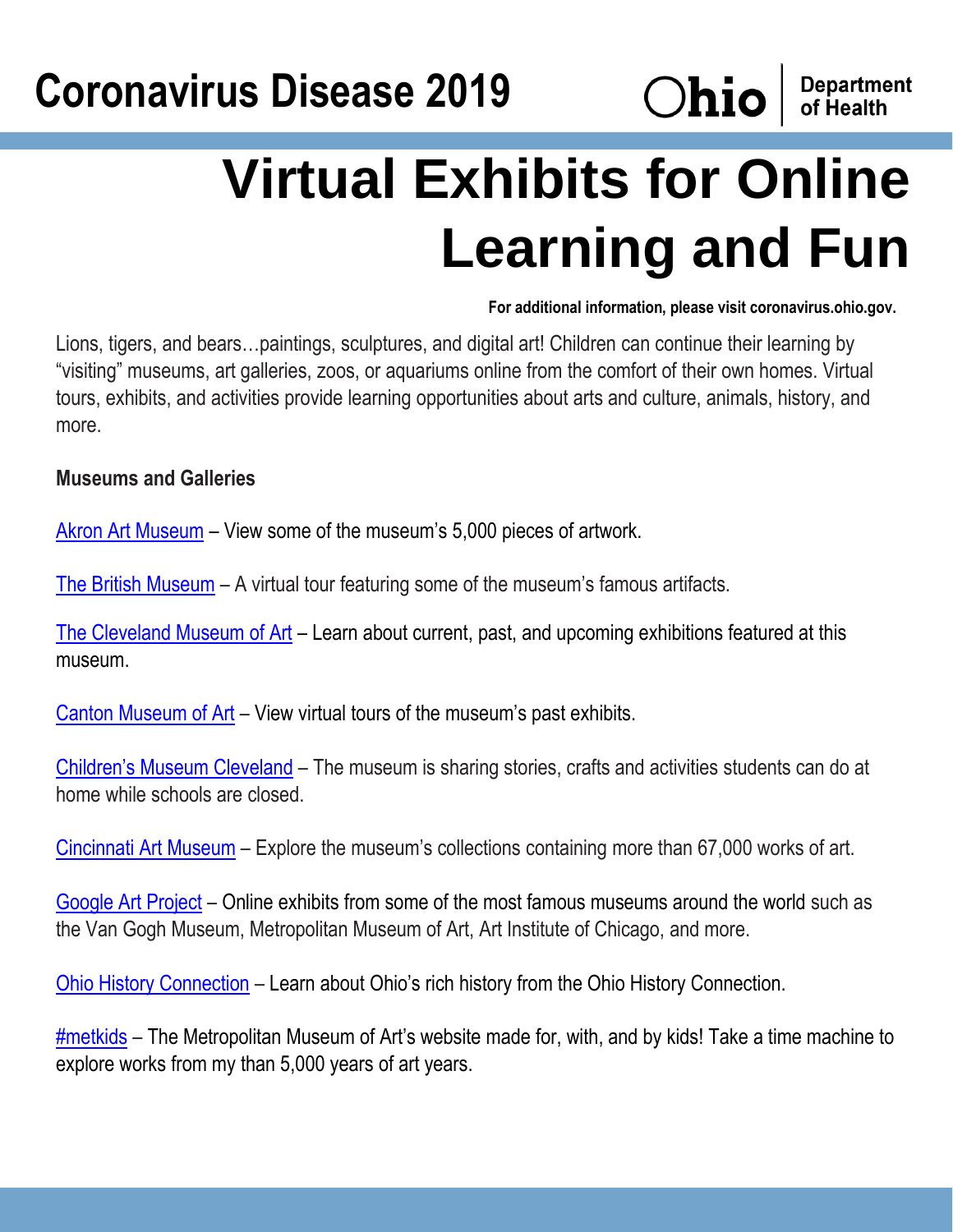[Musee d'Orsay](https://artsandculture.google.com/partner/musee-dorsay-paris?hl=fr) – View works of art from Monet, Cezanne, Gaugin, and other French artists at this museum in Paris.

[Musee du Louvre](https://www.louvre.fr/en/visites-en-ligne) – View some of the world's most famous masterpieces on display in Paris, France.

[National Gallery of Art](https://www.nga.gov/) – Online exhibitions, video, and audio from the Middle Ages to the present.

[National Museum of Nation History](https://naturalhistory.si.edu/visit/virtual-tour) – Tour the Hall of Mammals, Hall of Geology, Gems, and Minerals, Hall of Fossils, and more.

[National Museum of the United States Air Force](https://www.nationalmuseum.af.mil/Visit/Museum-Exhibits/) – Explore the history of military aviation including aerospace vehicles and missiles.

[National Women's History Museum](https://www.womenshistory.org/womens-history/online-exhibits) – Learn about women who have made history in the U.S. in these online exhibits.

## **Zoos and Aquariums**

[Akron Zoo](https://www.akronzoo.org/animals) – Find fun facts about each of the animals living at the Akron Zoo.

[Columbus Zoo and Aquarium](https://www.columbuszoo.org/guide/index.html) – From A to Z, learn about more animals from this Columbus Zoo Animal Guide.

[Cincinnati Zoo and Botanical Garden](http://cincinnatizoo.org/home-safari-resources/) – Keep learning while the zoo is closed with a Home Safari video highlighting an animal each day along with an accompanying activity.

[Cleveland Metroparks Zoo](https://resourcelibrary.clemetzoo.com/Animal/Details) – This resource library features information on the animals living at this zoo.

[Greater Cleveland Aquarium](https://www.greaterclevelandaquarium.com/see-do/see/shark-cam/) – Watch the sharks, moray eels, stingrays, angelfish, and a giant barracuda in a 230,000-gallon shark exhibit.

[Houston Zoo](https://www.houstonzoo.org/explore/webcams/) – This zoo is home to rhinos, chimps, elephants, and even ants, and you can see them live online.

[Maryland Zoo](https://www.marylandzoo.org/animals/live-cams-feeds/) – Live views of penguins, giraffes, flamingos and goats, including during feeding times.

[Monterey Bay Aquarium](https://www.montereybayaquarium.org/animals/live-cams) – Watch sea otters, sharks, jellyfish and more.